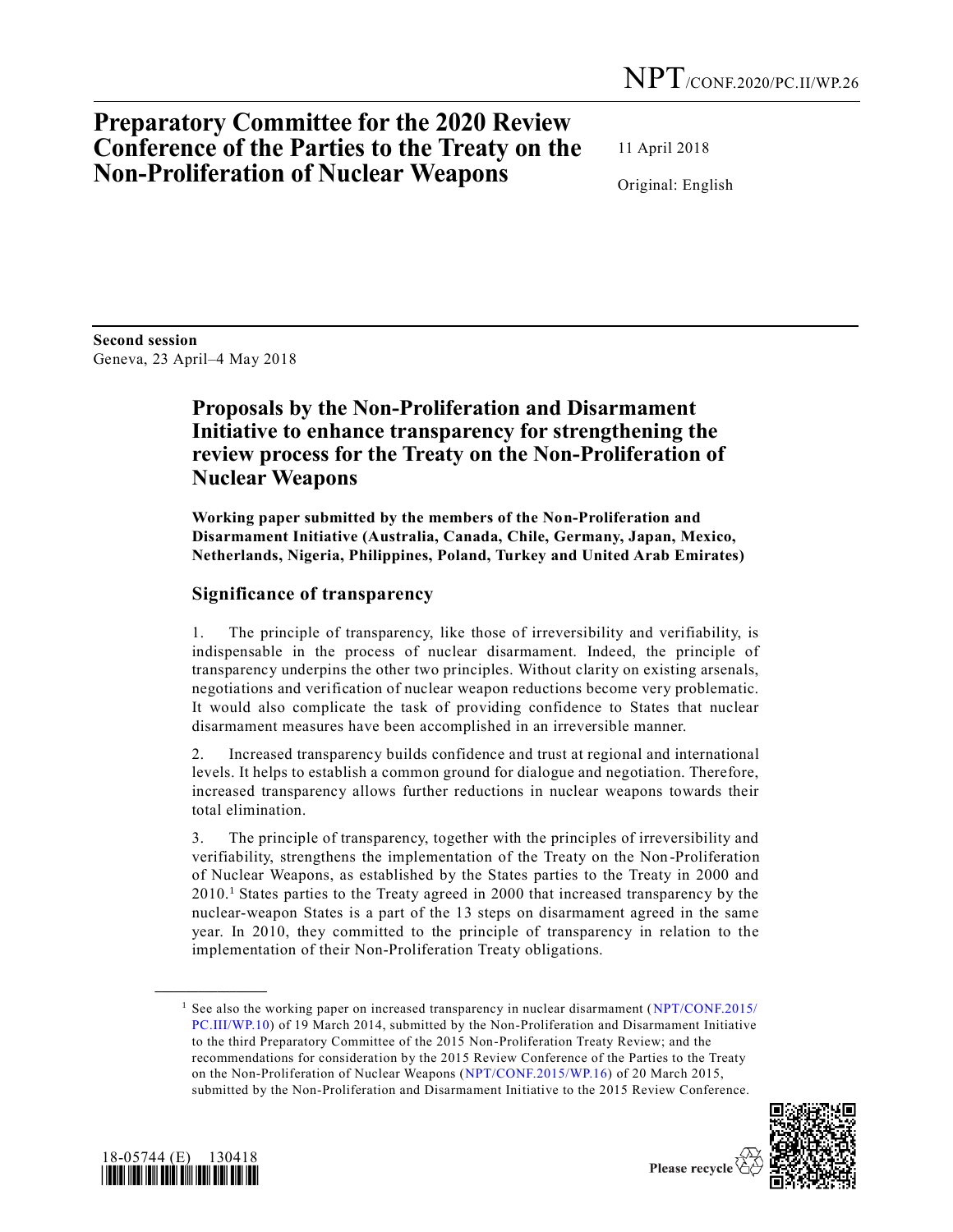### **Transparency in the context of strengthening the Non-Proliferation Treaty review process**

4. Transparency is important not only in nuclear disarmament but also in reviewing implementation of the Non-Proliferation Treaty.<sup>2</sup> The Non-Proliferation Treaty review process has made certain progress in according additional responsibilities to the five recognized nuclear-weapon States to increase their reporting and transparency commitments, as evidenced by the action plan contained in the Final Document of the 2010 Review Conference. However, whereas reports to the Board of Governors of the International Atomic Energy Agency (IAEA), based on the IAEA safeguards system, play an important role in providing transparency in the implementation of Non-Proliferation Treaty non-proliferation obligations by non-nuclear-weapon States, there exists no specific transparency or accountability mechanism for nuclear disarmament obligations of nuclear-weapon States.

5. It is difficult to measure progress on the implementation of the Non-Proliferation Treaty and of commitments made under it. Adopting a standard reporting form can establish a baseline to measure progress, thus helping to create a common frame of reference about the past actions and implementation efforts of all States parties to the Treaty. This helps the Non-Proliferation Treaty review process in at least two ways: (a) enhancing confidence not only among nuclear-weapon States but also between nuclear- and non-nuclear weapon States; and (b) forming the basis for a more objective, fact-based approach to the review exercise.

6. The Non-Proliferation Treaty review process plays a key role as an accountability mechanism for nuclear-weapon States. It is therefore critical that transparency and reporting are firmly embedded into the strengthening of the Treaty review process.

7. The Non-Proliferation and Disarmament Initiative considers that adequate reporting is an effective instrument both for providing greater transparency an d for greater accountability as a part of the strengthened Non-Proliferation Treaty review process. Based on the Treaty review outcome documents of 2000 and 2010, reporting is considered an important part of the implementation of Non-Proliferation Treaty obligations relating to transparency and disarmament.

#### **Enhancing reporting of implementation of the Non-Proliferation Treaty**

8. One effective way to improve transparency is reporting by all States parties on their implementation of the Non-Proliferation Treaty and of the 2010 Non-Proliferation Treaty action plan. In this regard, the three draft standard reporting forms previously submitted by the Non-Proliferation and Disarmament Initiative are helpful:

(a) For nuclear-weapon States, template contained in the annex to document [NPT/CONF.2015/PC.I/WP.12](https://undocs.org/NPT/CONF.2015/PC.I/WP.12) (proposed in 2012): designed for use by nuclear-weapon States in fulfilling their commitments under actions 5 and 21 of the 2010 Non-Proliferation Treaty Action Plan; <sup>3</sup>

**\_\_\_\_\_\_\_\_\_\_\_\_\_\_\_\_\_\_**

<sup>2</sup> [NPT/CONF.2015/PC.III/WP.10](https://undocs.org/NPT/CONF.2015/PC.III/WP.10) (see footnote 1).

<sup>3</sup> Working paper on the transparency of nuclear weapons: the Non-Proliferation and Disarmament Initiative [\(NPT/CONF.2015/PC.I/WP.12\)](https://undocs.org/NPT/CONF.2015/PC.I/WP.12) of 20 April 2012, submitted by the Non-Proliferation and Disarmament Initiative to the first Preparatory Committee of the 2015 Review Conference.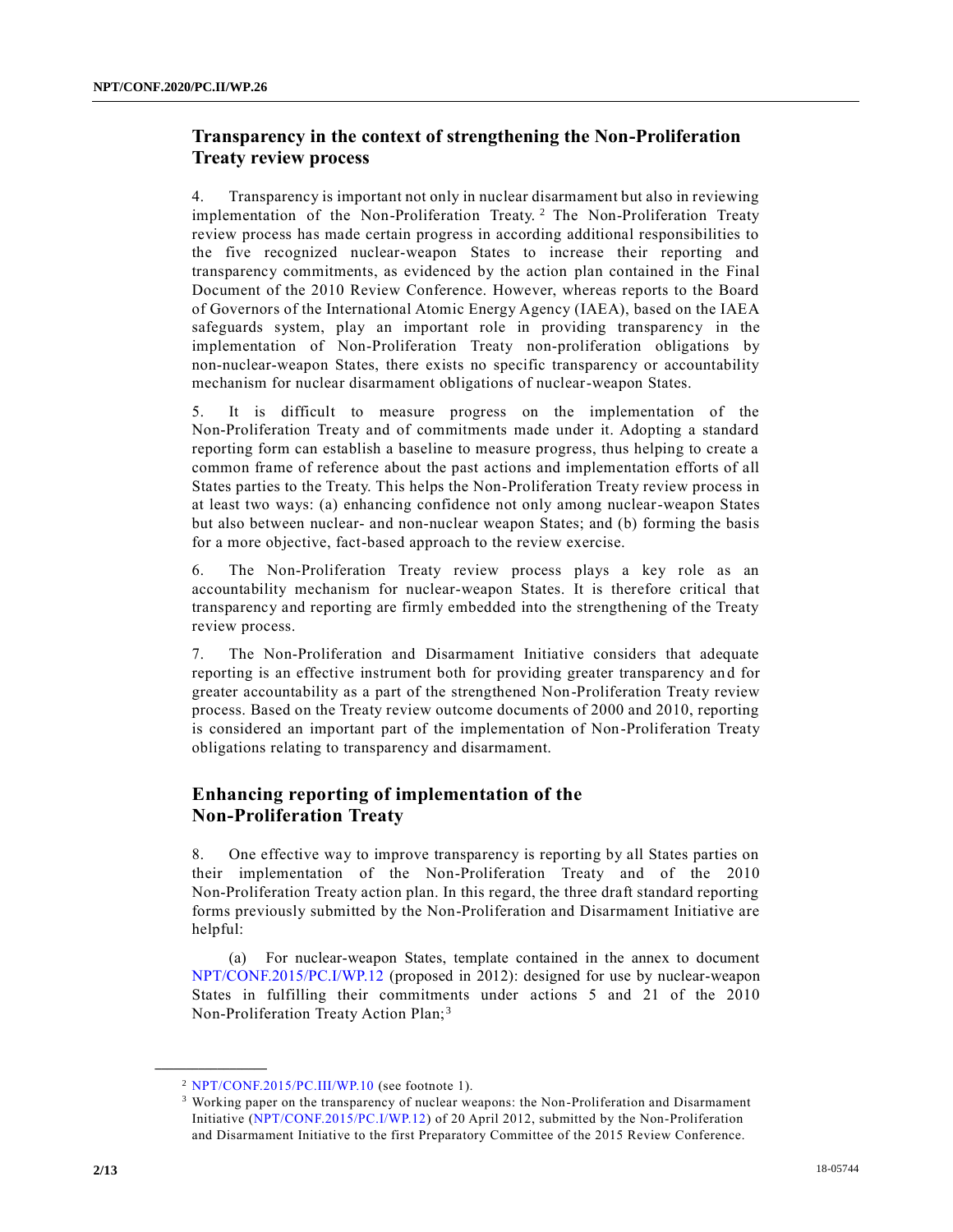(b) For non-nuclear-weapon States, template contained in the annex to document [NPT/CONF.2015/WP.17](https://undocs.org/NPT/CONF.2015/WP.17) (proposed in 2015): designed for use by non-nuclear-weapon States in fulfilling their commitments under action 20 of the 2010 Non-Proliferation Treaty action plan and used by a number of members of the Non-Proliferation and Disarmament Initiative to report on their implementation of action plan undertakings;<sup>4</sup>

(c) For both nuclear- and non-nuclear-weapon States, template contained in the annex to document [NPT/CONF.2020/PC.I/WP.17](https://undocs.org/NPT/CONF.2020/PC.I/WP.17) (proposed in 2017): designed for use by all States parties to report on their implementation of Non-Proliferation Treaty commitments, particularly under the 2010 Non-Proliferation Treaty action plan. That template, which integrates and supersedes the reporting templates proposed by the Non-Proliferation and Disarmament Initiative, suggested previously and referred to at (a) and (b) above, is replicated in the annex to the present paper. <sup>5</sup>

9. The adoption of a standard reporting form is an important first step to systematize reporting and develop a common frame of reference. The reports submitted by the nuclear-weapon States in 2014 and 2015 indicate that they are based on a "common framework". However, they do not refer to a "standard reporting form" that should have been agreed to by nuclear-weapon States in accordance with action 21 of the 2010 action plan. A standard reporting form is necessary to ensure the same level of transparency across the reports of different nuclear-weapon States.

#### **Proposals by the Non-Proliferation and Disarmament Initiative to enhance transparency by improving reporting**

10. The Non-Proliferation and Disarmament Initiative makes the following proposals for implementation during the 2020 Non-Proliferation Treaty review process:

(a) All States parties should, during the 2020 review cycle, continue to report regularly on their undertakings under the 2010 action plan, using the standard reporting form proposed in 2017 by the Non-Proliferation and Disarmament Initiative for both nuclear- and non-nuclear-weapon States, which is replicated in the annex to the present paper;

(b) All nuclear-weapon States are strongly encouraged to:

(i) Agree upon a "standard reporting form" as soon as possible in accordance with action 21 of the 2010 action plan, taking into account the standard reporting form replicated in the annex to the present paper and building on the "common framework" under which nuclear-weapon States made their national reports during the 2015 Non-Proliferation Treaty review cycle;

(ii) Report to the 2019 Non-Proliferation Treaty Preparatory Committee on their 2010 action plan undertakings along the lines of action 5 of the 2010 action plan, mutatis mutandis (action 5 provided for reporting to the 2014 Non-Proliferation Treaty Preparatory Committee);

**\_\_\_\_\_\_\_\_\_\_\_\_\_\_\_\_\_\_**

<sup>4</sup> Joint working paper on transparency by non-nuclear-weapon States parties [\(NPT/CONF.2015/WP.17\)](https://undocs.org/NPT/CONF.2015/WP.17) of 20 March 2015, submitted by the Non-Proliferation and Disarmament Initiative to the 2015 Review Conference.

<sup>5</sup> Joint working paper on transparency by all States parties to the Treaty on the Non-Proliferation of Nuclear Weapons [\(NPT/CONF.2020/PC.I/WP.17\)](https://undocs.org/NPT/CONF.2020/PC.I/WP.17) of 19 April 2017, submitted by the Non-Proliferation and Disarmament Initiative to the first Preparatory Committee of the 2020 Non-Proliferation Treaty Review Conference.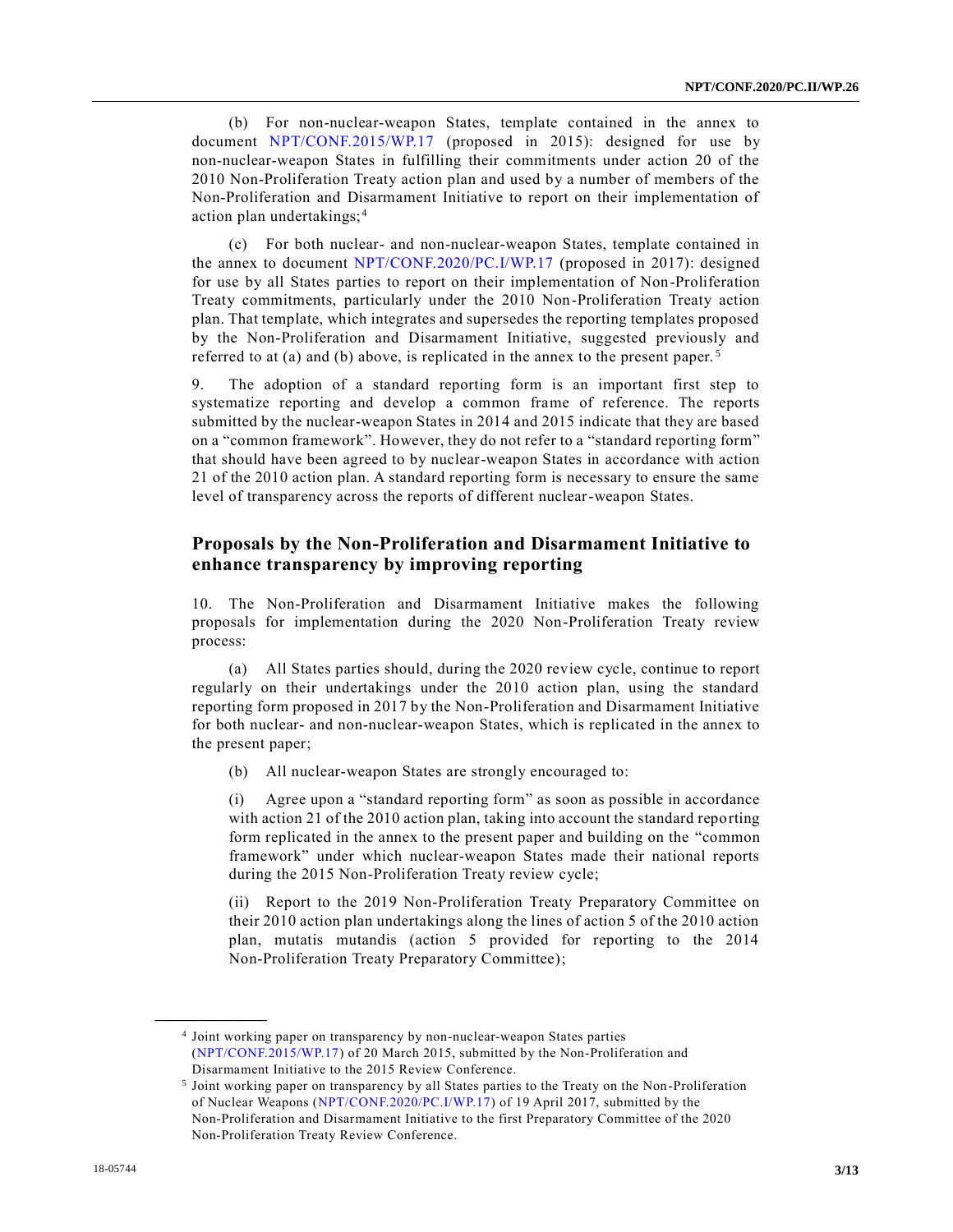(c) The Chair of the 2019 Preparatory Committee could usefully explore allocating time for States parties to:

- (i) Review the proportion of States parties issuing regular reporting;
- (ii) Encourage States to identify and remove any barriers to optimal reporting;

(iii) Consider asking the Office for Disarmament Affairs to collate data and report on national reporting practice;

(d) The 2020 Review Conference of the Parties to the Treaty on the Non-Proliferation of Nuclear Weapons should take stock and consider next steps for improving the Non-Proliferation Treaty review process (see para. 11 below).

11. In order to enhance transparency further, the Non-Proliferation and Disarmament Initiative makes the following proposals for consideration by the 2020 Review Conference.

(a) The reporting mechanism should be further entrenched and improved within the framework of the strengthening of the Non-Proliferation Treaty review process;

(b) At the 2020 Review Conference, the States parties should agree on the reporting form(s) to be used by States parties in reporting. In this regard, reporting forms previously suggested by the Non-Proliferation and Disarmament Initiative could be useful reference points (see para. 8 above and the annex to the present paper);

(c) The States parties should agree to make future regular reports at specified frequencies. The Non-Proliferation and Disarmament Initiative suggests that an appropriate reporting schedule would be for all States parties to submit their reports in time for the following meetings: the second Preparatory Committee session of each cycle and every review conference;

(d) (In case of lack of agreement among nuclear-weapon States by 2020) Nuclear-weapon States should implement action 21 of the 2010 Non-Proliferation Treaty action plan by reaching agreement on a standard reporting form. Reporting intervals for nuclear-weapon States should be no longer, and preferably shorter, than those for non-nuclear-weapon States;

(e) Preparatory Committee sessions should allocate time to discuss the practice of reporting by all States parties and challenges faced by States parties in reporting. At least one Preparatory Committee session per review cycle should allocate specific time to discuss the reporting practice of nuclear-weapon States. Preparatory Committee session chairs should forward a summary of outcomes of all discussion of reporting practice and related challenges to the presiding officer of the next Preparatory Committee or review conference;

(f) The 2025 Review Conference should be clearly mandated to:

(i) Review progress made up until 2025 in implementing the reporting mechanism;

(ii) Decide on next steps in the elaboration and further improvement of the reporting mechanism.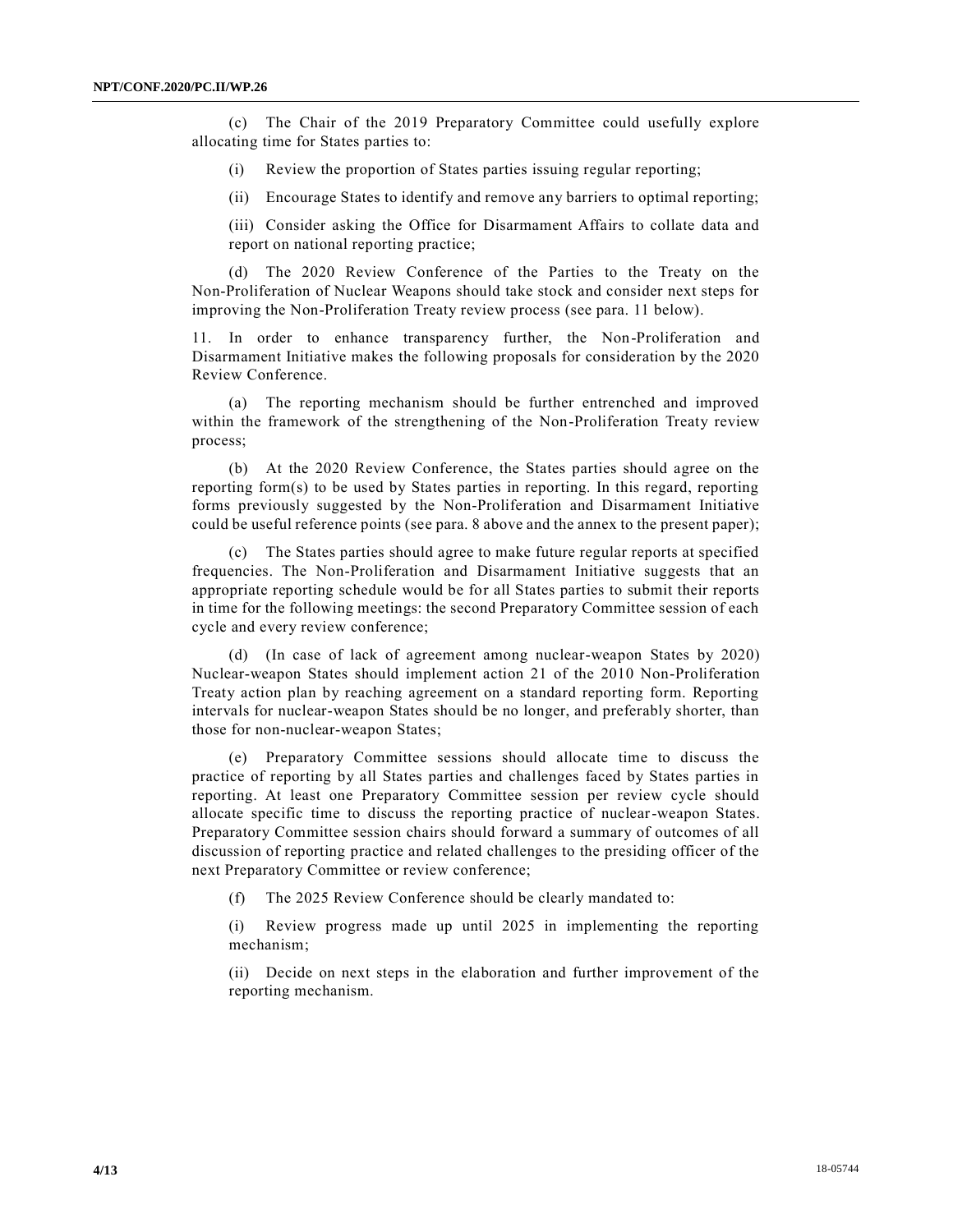#### **Annex**

## **Report by [country] on the implementation of the action plan agreed at the 2010 Review Conference of the Treaty on the Non-Proliferation of Nuclear Weapons**

Action 20 of the action plan contained in the Final Document of the 2010 Review Conference of the Parties to the Treaty on the Non-Proliferation of Nuclear Weapons calls on States parties to submit regular reports on their implementation o f the plan, as well as of the 13 practical steps towards disarmament contained in the Final Document of the 2000 Review Conference, and of article VI, paragraph 4 (c), of the 1995 Review and Extension Conference decision entitled "Principles and objectives for nuclear non-proliferation and disarmament". Action 21 of the action plan states that, as a confidence-building measure, all nuclear-weapon States are encouraged to agree as soon as possible on a standard reporting form and to determine appropriate reporting intervals for the purpose of voluntarily providing standard information without prejudice to national security. [country] submits this report in accordance with these commitments.

*Action number Examples of information to include (if applicable)*

#### **Nuclear disarmament**

| 1    | Summary of national policy on nuclear disarmament, including any relevant<br>initiatives and actions which serve to illustrate the policy.                                                                  |
|------|-------------------------------------------------------------------------------------------------------------------------------------------------------------------------------------------------------------|
|      | Membership in regional/multilateral groups that promote nuclear disarmament.                                                                                                                                |
| 2    | National policy on irreversibility, verifiability and transparency, including any<br>relevant initiatives and actions which serve to illustrate the policy.                                                 |
|      | Support for relevant General Assembly resolutions that support irreversibility,<br>verifiability and transparency.                                                                                          |
| 3    | (Applicable only to nuclear-weapon States)                                                                                                                                                                  |
|      | Summary of unilateral, bilateral, regional and multilateral measures to reduce<br>national stockpiles of nuclear weapons.                                                                                   |
| 4    | (Applicable only to nuclear-weapon States)                                                                                                                                                                  |
|      | Current information on aggregate numbers of deployed nuclear warheads and delivery<br>vehicles in accordance with the most recent reporting through the new Strategic Arms<br>Reduction Treaty (New START). |
|      | Summary of recent inspections of facilities through New START.                                                                                                                                              |
|      | Summary of any meetings of the Bilateral Consultative Commission established by<br>New START.                                                                                                               |
|      | Summary of bilateral meetings to discuss future nuclear reduction agreements.                                                                                                                               |
| 5(a) | (Applicable only to nuclear-weapon States)                                                                                                                                                                  |
|      | Information on the overall reductions in the national stockpile of all types of nuclear                                                                                                                     |

weapons during the five review cycles since the Non-Proliferation Treaty was indefinitely extended: 1995–2000, 2000–2005, 2005–2010, 2010–2015 and 2015– present.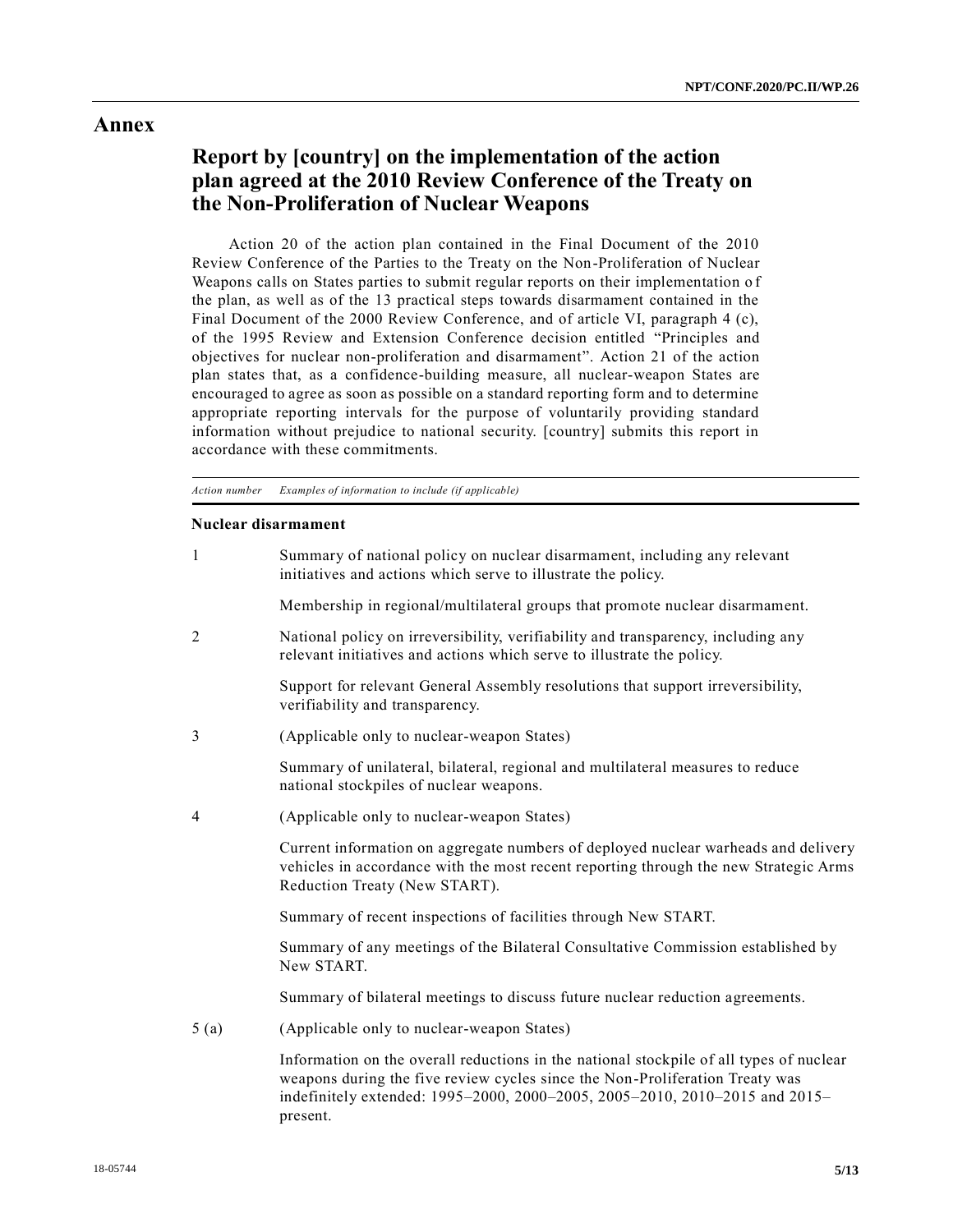| Action number    | Examples of information to include (if applicable)                                                                                                                                                                                                                                                                                                                                                                                                                                                                     |
|------------------|------------------------------------------------------------------------------------------------------------------------------------------------------------------------------------------------------------------------------------------------------------------------------------------------------------------------------------------------------------------------------------------------------------------------------------------------------------------------------------------------------------------------|
| 5(b)             | (Applicable only to nuclear-weapon States)                                                                                                                                                                                                                                                                                                                                                                                                                                                                             |
|                  | Information on the current stockpile of all types of nuclear warheads and their<br>delivery vehicles, including deployed and non-deployed, strategic and non-strategic,<br>and those awaiting dismantlement, as well as their locations.                                                                                                                                                                                                                                                                               |
|                  | Information should be provided in the following categories for both nuclear warheads<br>and their delivery vehicles: (i) total number, including those awaiting dismantlement;<br>and (ii) number in stockpile (deployed strategic and non-strategic, non-deployed<br>strategic and non-strategic), excluding those awaiting dismantlement. In addition, for<br>delivery vehicles of nuclear warheads: number of delivery vehicles by type (missiles,<br>aircraft, submarines, artillery, others) for item (ii) above. |
|                  | Information on current stockpiles of fissile material for nuclear weapons.                                                                                                                                                                                                                                                                                                                                                                                                                                             |
|                  | Information should be provided in the following categories: (i) aggregate amount of<br>plutonium produced for national security purposes/nuclear weapons purposes (in<br>metric tons); (ii) aggregate amount of highly enriched uranium produced for national<br>security purposes/nuclear weapons purposes (in metric tons); and (iii) amount of<br>fissile material declared excess for national security purposes/nuclear weapons (in<br>metric tons).                                                              |
|                  | Note: Nuclear weapons purposes are a subcategory of national security purposes,<br>which includes military purposes other than nuclear weapons, such as for naval fuel.                                                                                                                                                                                                                                                                                                                                                |
| 5 <sub>(c)</sub> | (Applicable only to nuclear-weapon States)                                                                                                                                                                                                                                                                                                                                                                                                                                                                             |
|                  | Measures taken, or in the process of being taken, to diminish the role and<br>significance of nuclear weapons in military and security concepts, doctrines and<br>policies.                                                                                                                                                                                                                                                                                                                                            |
|                  | Information on the scope and focus of policy reviews, either scheduled, under way or<br>completed, relating to nuclear weapon stockpiles, nuclear doctrine or nuclear posture.                                                                                                                                                                                                                                                                                                                                         |
| 5(d)             | (Applicable only to nuclear-weapon States)                                                                                                                                                                                                                                                                                                                                                                                                                                                                             |
|                  | Summary of discussions on policies that could prevent the use of nuclear weapons and<br>eventually lead to their elimination, lessen the danger of nuclear war and contribute to<br>the non-proliferation and disarmament of nuclear weapons.                                                                                                                                                                                                                                                                          |
| 5(e)             | (Applicable only to nuclear-weapon States)                                                                                                                                                                                                                                                                                                                                                                                                                                                                             |
|                  | Measures taken, or in the process of being taken, to reduce the operational readiness<br>of the reporting State's nuclear arsenal.                                                                                                                                                                                                                                                                                                                                                                                     |
|                  | Summary of efforts to engage non-nuclear-weapon States parties to the Treaty on<br>reducing the operational status of nuclear weapons.                                                                                                                                                                                                                                                                                                                                                                                 |
| 5(f)             | (Applicable only to nuclear-weapon States)                                                                                                                                                                                                                                                                                                                                                                                                                                                                             |
|                  | Measures taken, or in the process of being taken, to reduce the risk of accidental use<br>of nuclear weapons.                                                                                                                                                                                                                                                                                                                                                                                                          |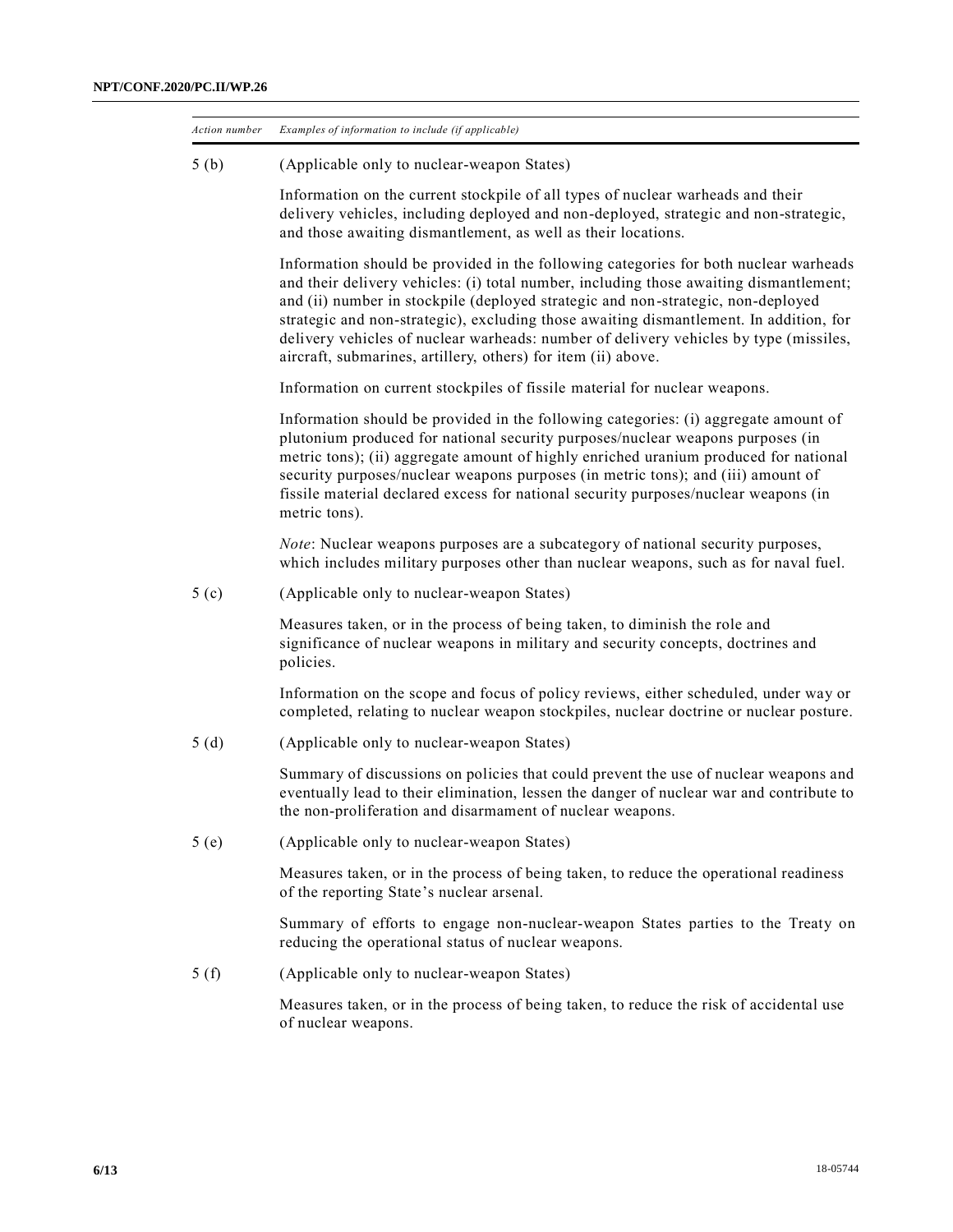| Action number | Examples of information to include (if applicable)                                                                                                                                                                                                                                                                                                                                                        |
|---------------|-----------------------------------------------------------------------------------------------------------------------------------------------------------------------------------------------------------------------------------------------------------------------------------------------------------------------------------------------------------------------------------------------------------|
| 5(g)          | (Applicable only to nuclear-weapon States)                                                                                                                                                                                                                                                                                                                                                                |
|               | Summary of any unilateral, bilateral, regional or multilateral confidence - and<br>security-building measures to enhance transparency and increase mutual confidence,<br>as well as those measures put in place with regard to nuclear weapons.                                                                                                                                                           |
| 6             | Support for the establishment of a subsidiary body in the Conference on<br>Disarmament to deal with nuclear disarmament, including through support for<br>relevant draft programmes of work of the Conference, Non-Proliferation Treaty<br>working papers and/or General Assembly resolutions.                                                                                                            |
|               | Participation in any working groups on nuclear disarmament.                                                                                                                                                                                                                                                                                                                                               |
| 7             | Support for the establishment of a subsidiary body in the Conference on<br>Disarmament to discuss effective international arrangements to assure non-nuclear-<br>weapon States against the use or threat of use of nuclear weapons, including through<br>support for relevant draft programmes of work of the Conference, Non-Proliferation<br>Treaty working papers and/or General Assembly resolutions. |
| 8             | (Applicable only to nuclear-weapon States)                                                                                                                                                                                                                                                                                                                                                                |
|               | Description of unilateral, bilateral, regional and multilateral security assurances<br>provided to non-nuclear-weapon States parties to the Treaty against the use or threat<br>of use of nuclear weapons.                                                                                                                                                                                                |
| 9             | (For all States)                                                                                                                                                                                                                                                                                                                                                                                          |
|               | National efforts to support the establishment of nuclear-weapon-free zone treaties.                                                                                                                                                                                                                                                                                                                       |
|               | Support for relevant General Assembly resolutions and/or Non-Proliferation Treaty<br>working papers that support the establishment of nuclear-weapon-free zones.                                                                                                                                                                                                                                          |
|               | Name of nuclear-weapon-free zone treaty to which your country is party.                                                                                                                                                                                                                                                                                                                                   |
|               | (For nuclear-weapon States)                                                                                                                                                                                                                                                                                                                                                                               |
|               | Summary of efforts (including current status and future prospects) to ratify the<br>relevant protocols of nuclear-weapon-free zone treaties or to review any related<br>reservations on the ratification of such protocols.                                                                                                                                                                               |
|               | Current status of consultations and cooperation on entry into force of the relevant<br>protocols of nuclear-weapon-free zones.                                                                                                                                                                                                                                                                            |
| 10            | (Applicable only to nuclear-weapon States)                                                                                                                                                                                                                                                                                                                                                                |
|               | Current status of signature and ratification (including dates of signature and<br>ratification) of the Comprehensive Nuclear-Test-Ban Treaty and summary of efforts<br>to complete the ratification of that Treaty (if applicable).                                                                                                                                                                       |
|               | Summary of efforts to encourage Annex 2 States to sign and ratify the<br>Comprehensive Nuclear-Test-Ban Treaty.                                                                                                                                                                                                                                                                                           |
| 11            | Date of signature and ratification of the Comprehensive Nuclear-Test-Ban Treaty.                                                                                                                                                                                                                                                                                                                          |
|               | Current status of the reporting State's policy on the moratorium on nuclear weapon<br>test explosions.                                                                                                                                                                                                                                                                                                    |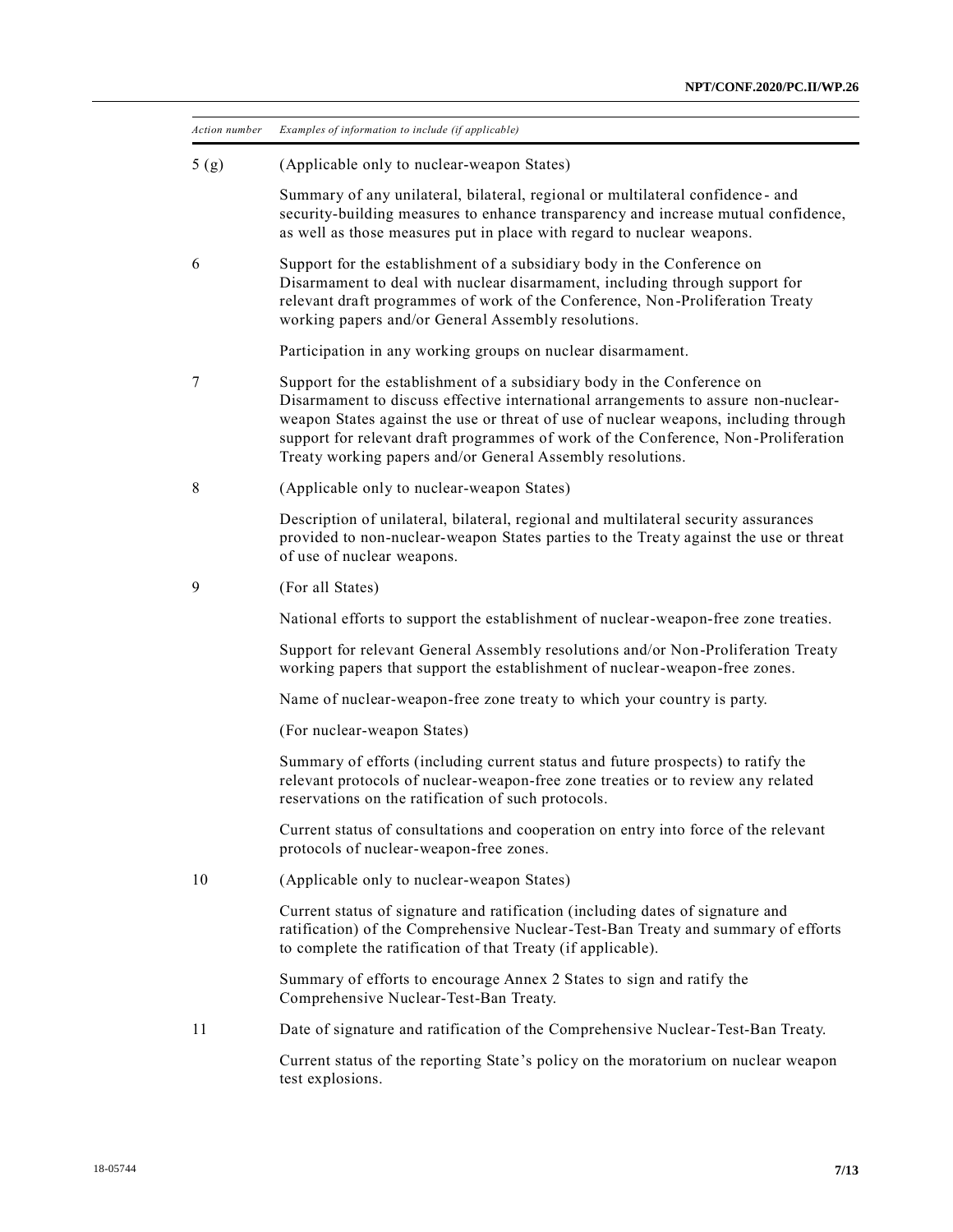| Action number | Examples of information to include (if applicable)                                                                                                                                                                                                                                                                                                                                                                                                                                                                                                    |
|---------------|-------------------------------------------------------------------------------------------------------------------------------------------------------------------------------------------------------------------------------------------------------------------------------------------------------------------------------------------------------------------------------------------------------------------------------------------------------------------------------------------------------------------------------------------------------|
| 12            | Confirmation that commitment was met to report at the Conference on Facilitating<br>the Entry into Force of the Comprehensive Nuclear-Test-Ban Treaty (Article XIV<br>Conference) held in 2011 on progress made towards the urgent entry into force of<br>that Treaty.                                                                                                                                                                                                                                                                                |
|               | Summary of reports made at the subsequent Article XIV Conferences on progress<br>made towards the entry into force of that Treaty.                                                                                                                                                                                                                                                                                                                                                                                                                    |
| 13            | Activities to promote the early entry into force of the Comprehensive Nuclear-Test-<br>Ban Treaty at the national, regional and global levels, in particular a summary of<br>efforts to encourage all States that have yet to do so to sign and ratify the Treaty<br>(e.g., positions on General Assembly resolutions; participation in Article XIV<br>Conferences or Comprehensive Nuclear-Test-Ban Treaty ministerial meetings;<br>participation in Non-Proliferation Treaty working papers and/or national, regional,<br>multilateral activities). |
|               | Summary of national efforts to fully implement the Comprehensive Nuclear-Test-Ban<br>Treaty (e.g., national legislation or policies).                                                                                                                                                                                                                                                                                                                                                                                                                 |
|               | List any nationals who participate in the Comprehensive Nuclear-Test-Ban Treaty<br>Group of Eminent Persons.                                                                                                                                                                                                                                                                                                                                                                                                                                          |
| 14            | Summary of national efforts to construct, complete and/or certify International<br>Monitoring System stations.                                                                                                                                                                                                                                                                                                                                                                                                                                        |
|               | Summary of national efforts to help the Comprehensive Nuclear-Test-Ban Treaty<br>Organization strengthen its verification regime (e.g., workshops, seminars, training,<br>exercises, voluntary funding contributions and/or in-kind contributions).                                                                                                                                                                                                                                                                                                   |
|               | Summary of national efforts to help develop the Comprehensive Nuclear-Test-Ban<br>Treaty Organization's on-site inspection capabilities.                                                                                                                                                                                                                                                                                                                                                                                                              |
| 15            | Support for launching negotiations on a treaty to ban the production of fissile<br>materials for nuclear weapons or other nuclear explosive devices, including through<br>support for relevant draft programmes of work of the Conference on Disarmament,<br>General Assembly resolutions and/or Non-Proliferation Treaty working papers.                                                                                                                                                                                                             |
|               | Summary of contributions to the Group of Governmental Experts on the subject.                                                                                                                                                                                                                                                                                                                                                                                                                                                                         |
|               | Summary of contributions to the High-level Fissile Material Cut-Off Treaty Expert<br>Preparatory Group.                                                                                                                                                                                                                                                                                                                                                                                                                                               |
| 16            | (Applicable only to nuclear-weapon States)                                                                                                                                                                                                                                                                                                                                                                                                                                                                                                            |
|               | Information on any current status and future plans, such as amount and time frame to:<br>(i) declare to the International Atomic Energy Agency (IAEA) any fissile material<br>designated as no longer required for military purposes; (ii) place such material under<br>IAEA or other relevant international verification; and/or (iii) arrange for the<br>disposition of such material.                                                                                                                                                              |
| 17            | (Applicable only to nuclear-weapon States)                                                                                                                                                                                                                                                                                                                                                                                                                                                                                                            |
|               | Information on the status of the development of appropriate legally binding<br>verification arrangements to ensure the irreversible removal of excess fissile<br>material.                                                                                                                                                                                                                                                                                                                                                                            |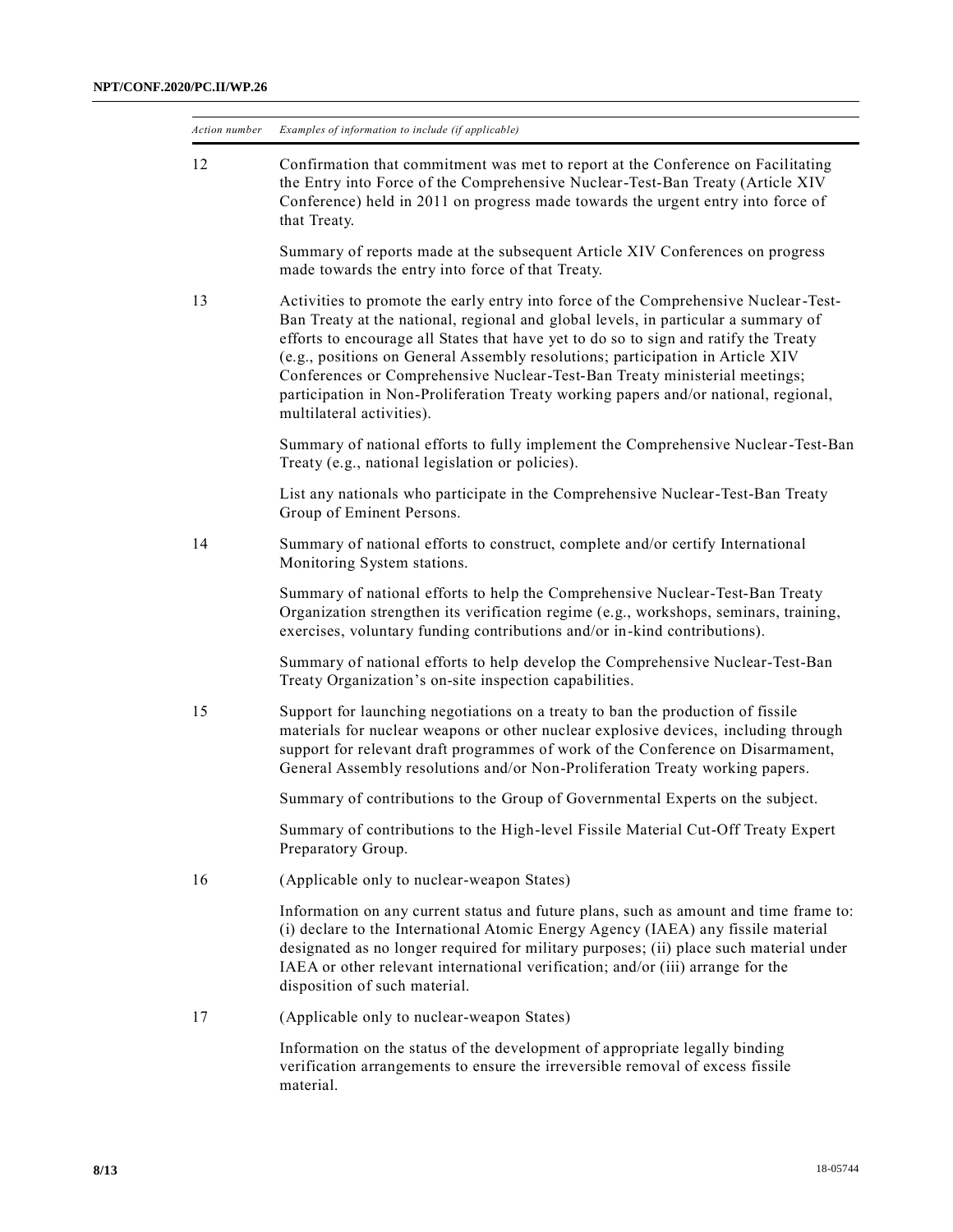| Action number | Examples of information to include (if applicable)                                                                                                                                                                                                                                                                     |
|---------------|------------------------------------------------------------------------------------------------------------------------------------------------------------------------------------------------------------------------------------------------------------------------------------------------------------------------|
|               | Proposals and/or statements made in support of the development of appropriate<br>legally binding verification arrangements to ensure the irreversible removal of excess<br>fissile material from military stockpiles by nuclear-weapon States.                                                                         |
| 18            | (Applicable only to nuclear-weapon States)                                                                                                                                                                                                                                                                             |
|               | Information on any current or future plans to dismantle, or convert to peaceful uses,<br>facilities that produce fissile material for nuclear weapons purposes.                                                                                                                                                        |
|               | Confirmation that domestic nuclear facilities do not produce fissile material for use<br>in nuclear weapons or other nuclear explosive devices.                                                                                                                                                                        |
| 19            | Any cooperation among governments, the United Nations and civil society aimed at<br>increasing confidence, improving transparency and developing efficient verification<br>capabilities related to nuclear disarmament.                                                                                                |
|               | Summary of national, regional and international efforts to promote greater<br>transparency, confidence and efficiency in the verification of nuclear disarmament.                                                                                                                                                      |
| 20            | Year and official document symbol of all regular reports on the implementation of<br>article VI, paragraph 4 (c), of the 1995 decision entitled "Principles and objectives<br>for nuclear non-proliferation and disarmament" and the practical steps agreed to in<br>the Final Document of the 2000 Review Conference. |
| 21            | (For nuclear-weapon States)                                                                                                                                                                                                                                                                                            |
|               | Any agreed standard reporting form and determined reporting intervals.                                                                                                                                                                                                                                                 |
|               | Summary of efforts to agree on a standard reporting form and to determine<br>appropriate reporting intervals for the purpose of voluntarily providing standard<br>information without prejudice to national security.                                                                                                  |
|               | (For non-nuclear-weapon States)                                                                                                                                                                                                                                                                                        |
|               | Summary of efforts to encourage the nuclear-weapon States to agree on a standard<br>reporting form and to determine an appropriate reporting interval.                                                                                                                                                                 |
| 22            | Summary of efforts to promote nuclear disarmament and non-proliferation education<br>(e.g., contributions to the report of the Secretary-General, adding the subject to<br>school curriculums, seminars, conferences, exhibitions, partnerships with civil<br>society, public events, social media events, contests).  |
|               | Nuclear non-proliferation                                                                                                                                                                                                                                                                                              |
| 23            | Summary of efforts to promote universal adherence to the Non-Proliferation Treaty.                                                                                                                                                                                                                                     |
| 24            | Summary of safeguards agreements concluded with IAEA, such as a comprehensive<br>safeguards agreement, Additional Protocol and/or Modified Small Quantities<br>Protocol.                                                                                                                                               |
| 25            | Summary of efforts to conclude a comprehensive safeguards agreement, or to<br>facilitate and encourage others to do so.                                                                                                                                                                                                |
| 26            | Summary of national efforts to comply with non-proliferation obligations.                                                                                                                                                                                                                                              |
|               | Examples of initiatives, including through Non-Proliferation Treaty working papers,<br>that promote high international standards of compliance.                                                                                                                                                                        |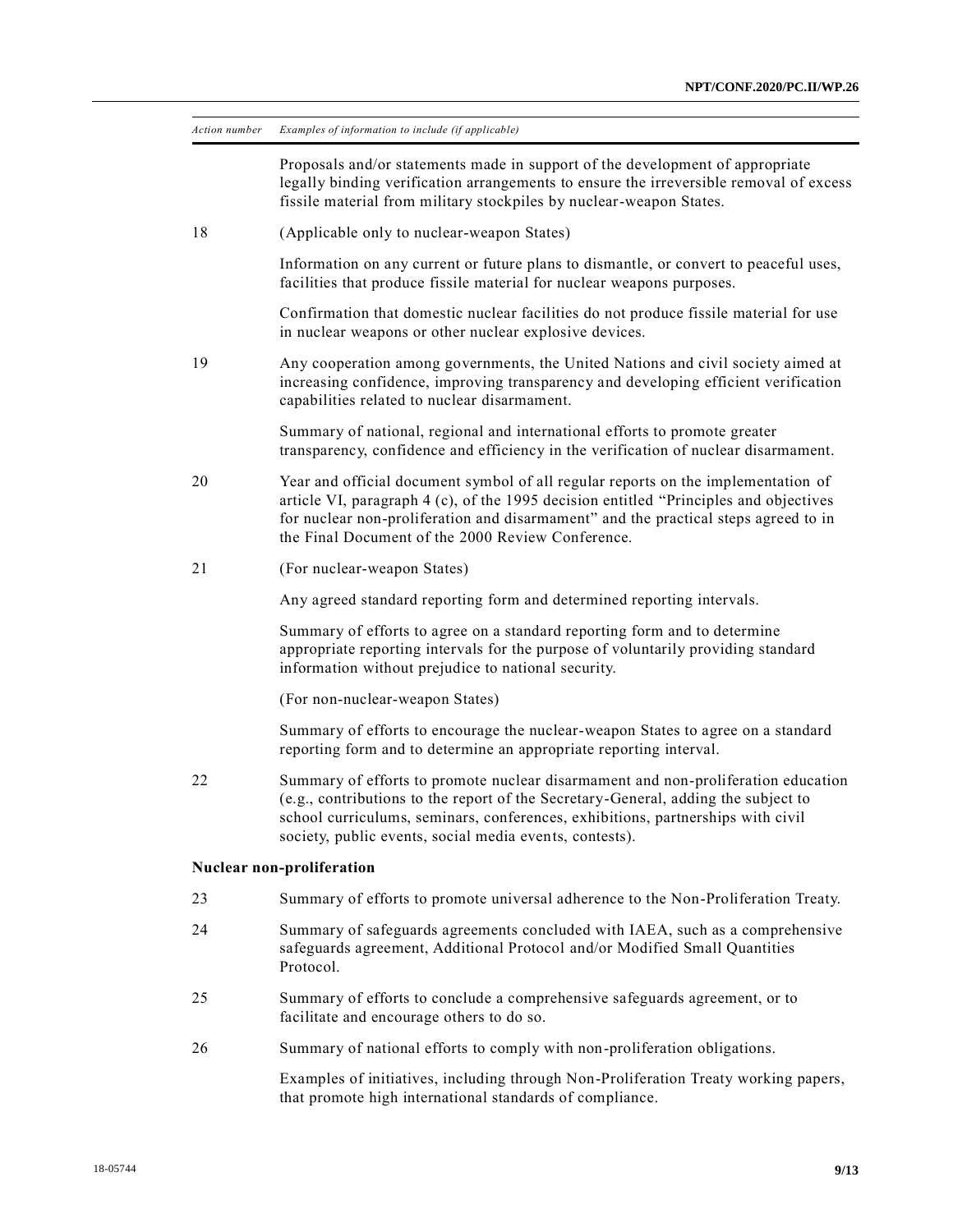| Action number | Examples of information to include (if applicable)                                                                                                                                                                                                                                                                                                                        |
|---------------|---------------------------------------------------------------------------------------------------------------------------------------------------------------------------------------------------------------------------------------------------------------------------------------------------------------------------------------------------------------------------|
|               | Summary of IAEA conclusions about the non-diversion of declared nuclear material<br>from peaceful nuclear activities and the absence of undeclared nuclear material and<br>activities.                                                                                                                                                                                    |
| 27            | Summary of national steps taken to address cases of non-compliance with<br>Non-Proliferation Treaty non-proliferation obligations, including the implementation<br>of sanctions regimes imposed by the Security Council or statements in relevant<br>international forums, such as the IAEA General Conference or Board of Governors.                                     |
| 28            | Date of signature and entry into force of an Additional Protocol agreement with<br>IAEA.                                                                                                                                                                                                                                                                                  |
|               | Summary of efforts to implement the Additional Protocol or to encourage and<br>facilitate others to do so.                                                                                                                                                                                                                                                                |
| 29            | Summary of national, regional and/or multilateral efforts to promote or assist other<br>States in concluding or implementing a comprehensive safeguards agreement                                                                                                                                                                                                         |
| 30            | Summary of support for efforts to apply safeguards more widely in nuclear-weapon<br>States (e.g., Non-Proliferation Treaty working papers)                                                                                                                                                                                                                                |
| 31            | Efforts to amend or rescind an existing Small Quantities Protocol.                                                                                                                                                                                                                                                                                                        |
| 32            | Summary of efforts to review and evaluate IAEA safeguards, including efforts to<br>support decisions to increase the effectiveness and efficiency of IAEA safeguards.                                                                                                                                                                                                     |
| 33            | Summary of status of payment of assessed contributions to IAEA.                                                                                                                                                                                                                                                                                                           |
|               | Summary of extrabudgetary, voluntary and/or in-kind contributions to IAEA.                                                                                                                                                                                                                                                                                                |
| 34            | Summary of contributions to the development of an international technology base to<br>help improve IAEA safeguards.                                                                                                                                                                                                                                                       |
| 35            | Summary of efforts in export control regimes (e.g., the Nuclear Suppliers Group, the<br>Zangger Committee, the Wassenaar Arrangement), Security Council resolution 1540<br>(2004) and its reporting mechanism and other arrangements (e.g., domestic<br>legislation or bilateral agreements) that help to ensure nuclear-related exports do not<br>lead to proliferation. |
| 36            | Summary of the implementation of nuclear export control lists in domestic export<br>control legislation and/or regulations.                                                                                                                                                                                                                                               |
| 37            | Summary of efforts to show that the safeguards and compliance record of a recipient<br>State is taken into account in making nuclear export decisions.                                                                                                                                                                                                                    |
| 38            | Support for the legitimate right of States to peaceful uses of nuclear energy, such as<br>by providing a list of States with which nuclear cooperation agreements have been<br>completed.                                                                                                                                                                                 |
| 39            | Summary of key policy criteria considered when determining whether or not to<br>engage in nuclear cooperation with a State.                                                                                                                                                                                                                                               |
| 40            | Summary of efforts to strengthen the physical protection of nuclear facilities,<br>particularly by the national regulatory agency                                                                                                                                                                                                                                         |
|               | Summary of efforts undertaken to implement commitments made in the Nuclear<br>Security Summit process.                                                                                                                                                                                                                                                                    |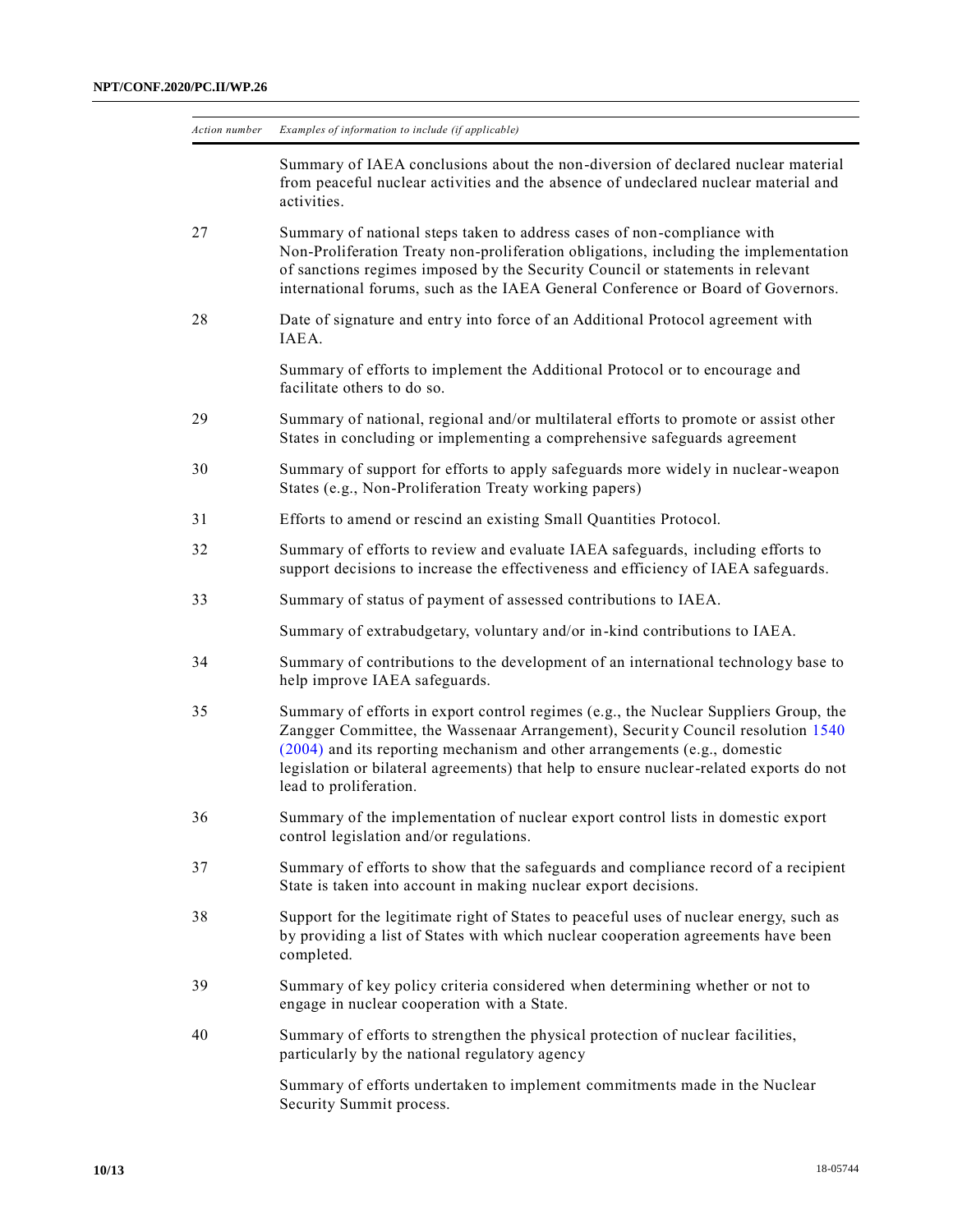| Action number | Examples of information to include (if applicable)                                                                                                                                                                                                                                                                                |
|---------------|-----------------------------------------------------------------------------------------------------------------------------------------------------------------------------------------------------------------------------------------------------------------------------------------------------------------------------------|
| 41            | Summary of efforts to apply the IAEA INFCIRC/225/Rev.4 (Corrected).                                                                                                                                                                                                                                                               |
|               | Timeline for any planned national reviews of physical protection policies and<br>practices or any reviews that have been accomplished.                                                                                                                                                                                            |
| 42            | Summary of progress in signing, ratifying and implementing the Convention on the<br>Physical Protection of Nuclear Material and its 2005 Amendment.                                                                                                                                                                               |
|               | Summary of efforts to promote the ratification and implementation of the Convention<br>and its 2005 Amendment                                                                                                                                                                                                                     |
| 43            | Summary of steps taken to implement the principles of the revised IAEA Code of<br>Conduct on the Safety and Security of Radioactive Sources.                                                                                                                                                                                      |
|               | Summary of steps taken to implement the Guidance on the Import and Export of<br>Radioactive Sources.                                                                                                                                                                                                                              |
| 44            | Summary of efforts to strengthen national capabilities against the illicit trafficking of<br>nuclear material.                                                                                                                                                                                                                    |
|               | Summary of efforts to provide assistance to other States to strengthen national<br>capabilities against the illicit trafficking of nuclear material (e.g., commitments made<br>in the context of the Nuclear Security Summit process, the Global Partnership against<br>the Spread of Weapons and Materials of Mass Destruction). |
|               | Information about participation in the Proliferation Security Initiative.                                                                                                                                                                                                                                                         |
|               | Information about participation in the Global Initiative to Combat Nuclear Terrorism.                                                                                                                                                                                                                                             |
|               | Summary of any reports provided in accordance with Security Council resolution<br>1540 (2004).                                                                                                                                                                                                                                    |
|               | Status of participation in the IAEA Illicit Trafficking Database.                                                                                                                                                                                                                                                                 |
|               | Status of participation in the nuclear security activities of the International Criminal<br>Police Organization (INTERPOL).                                                                                                                                                                                                       |
| 45            | Summary of progress in signing, ratifying and implementing the International<br>Convention on the Suppression of Acts of Nuclear Terrorism.                                                                                                                                                                                       |
| 46            | Summary of activities to strengthen national regulatory controls of nuclear material,<br>including establishing and maintaining a State System of Accounting for and Control<br>of Nuclear Material, as well as any regional-level systems.                                                                                       |
|               | Summary of cooperation with IAEA on accounting and control of nuclear materials.                                                                                                                                                                                                                                                  |
|               | Summary of support for IAEA programmes relevant to these actions, including the<br>nuclear security relevant work of the IAEA nuclear safety and security programme.                                                                                                                                                              |
|               | Peaceful uses of nuclear energy                                                                                                                                                                                                                                                                                                   |
| 47            | Summary of the types of peaceful uses of nuclear energy being pursued nationally<br>(e.g., power generation, mining, medical, agricultural).                                                                                                                                                                                      |
| 48            | Summary of national policy on nuclear cooperation, including legislation on export<br>controls.                                                                                                                                                                                                                                   |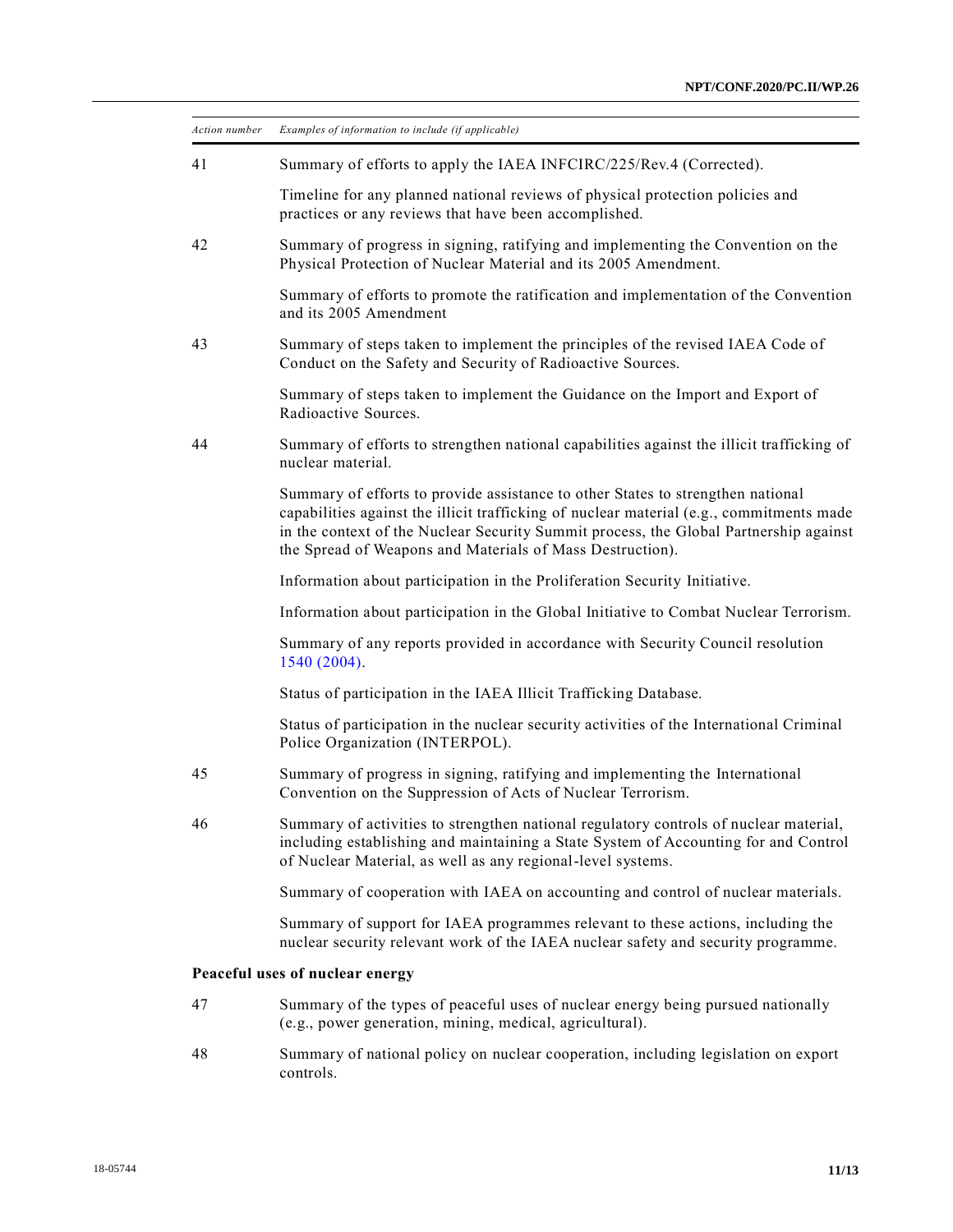| Action number | Examples of information to include (if applicable)                                                                                                                                                                                                                                                                                  |
|---------------|-------------------------------------------------------------------------------------------------------------------------------------------------------------------------------------------------------------------------------------------------------------------------------------------------------------------------------------|
| 49            | Summary of national, bilateral, regional and/or multilateral efforts to further the<br>development and application of nuclear technologies to areas that will help to meet<br>the needs of developing countries.                                                                                                                    |
| 50            | Summary of international efforts to assist developing countries, identifying those<br>activities which are undertaken through the IAEA Technical Cooperation Programme.                                                                                                                                                             |
| 51            | List of the total number of countries with which nuclear cooperation agreements are<br>in effect (see actions 37 and 38).                                                                                                                                                                                                           |
|               | List of the total number of nuclear cooperation agreements awaiting implementation.                                                                                                                                                                                                                                                 |
| 52            | Summary of efforts to enhance the effectiveness and efficiency of the IAEA<br>Technical Cooperation Programme, such as by advocating for accountability and<br>transparency in the operation of the Programme, supporting the implementation of<br>recommendations made by the Agency's Office of Internal Oversight Services, etc. |
| 53            | Summary of efforts in the IAEA Board of Governor's Technical Assistance and<br>Cooperation Committee.                                                                                                                                                                                                                               |
|               | Summary of efforts to strengthen the IAEA Technical Cooperation Programme,<br>including through any voluntary financial or in-kind contributions.                                                                                                                                                                                   |
| 54            | Rate of attainment on assessed voluntary contributions to the Technical Cooperation<br>Fund.                                                                                                                                                                                                                                        |
| 55            | Summary of any voluntary contributions to the IAEA Peaceful Uses Initiative or<br>other extrabudgetary contributions to IAEA.                                                                                                                                                                                                       |
| 56            | Summary of national, bilateral and international efforts with regard to capacity-<br>building and human resource development on peaceful uses of nuclear energy.                                                                                                                                                                    |
| 57            | Title and date of key national legislation on peaceful uses of nuclear energy.                                                                                                                                                                                                                                                      |
| 58            | Summary of efforts to develop multilateral approaches to the nuclear fuel cycle.                                                                                                                                                                                                                                                    |
| 59            | Status vis-à-vis the Convention on Nuclear Safety, the Convention on Early<br>Notification of a Nuclear Accident, the Convention on Assistance in the Case of a<br>Nuclear Accident or Radiological Emergency and the Joint Convention on the Safety<br>of Spent Fuel Management and on the Safety of Radioactive Waste Management. |
|               | Status vis-à-vis the International Convention on the Suppression of Acts of Nuclear<br>Terrorism and the Convention on the Physical Protection of Nuclear Material and its<br>2005 Amendment could be reiterated (see actions 42 and 45).                                                                                           |
| 60            | Summarize how international best practices on nuclear safety and security have been<br>implemented nationally.                                                                                                                                                                                                                      |
|               | Summarize any contributions to the IAEA Safety Standards Series, the IAEA Nuclear<br>Security Series and review meetings of the Convention on Nuclear Safety and the<br>Joint Convention on the Safety of Spent Fuel Management and on the Safety of<br>Radioactive Waste Management.                                               |
|               | Summarize any participation in or contributions to workshops to share best practices,<br>including with the nuclear industry, private sector and non-governmental<br>organizations such as the World Institute for Nuclear Security.                                                                                                |